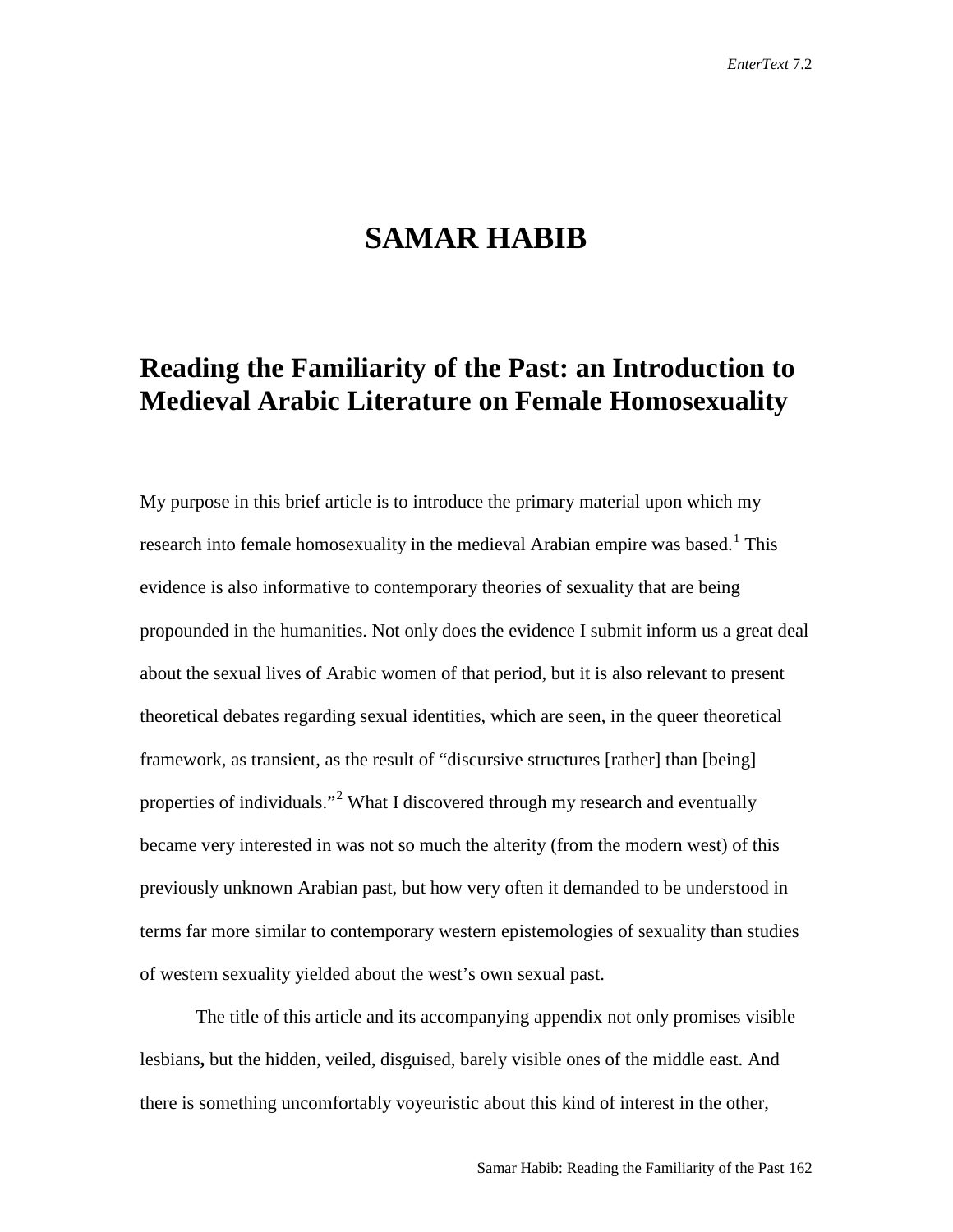*EnterText* 7.2

about fetishising or extolling their difference; it is a politics which can be both liberating and intrusive. I recall a colleague of mine referring to my work as "the epistemology of the harem" because in her mind these were the only viable places for homosexual activity between Arabian women during their hot Arabian nights, in the musk of segregated quarters belonging to some over-privileged military leader, politician or royalty.<sup>[3](#page-10-2)</sup> Another non-Arab person, after returning from an Arab African country, commented, "I can see what you mean about female homosexuality in the middle east: how easy is it? The women live together in separate quarters from the men." These are the mythologies of the colonists; they continue to impose their views centuries after their first colonisation of Arab populations. The cliché is that the homosexualities of the middle east are brought on by the segregation of the sexes, and thus there are no others, like the forever celebrated "modern lesbian subject," who is "out and proud," and just adores women regardless of the nature of women's general relations to men (as oppressed or as property, etc.). In fact, views of female homosexual activity in the middle east tend to emphasise the social "problems" that bring it about, rather than looking at the fact of lesbian sexual desire as something more permanent than cultural contexts render it.<sup>[4](#page-10-3)</sup> Evidence of this desire, this urge for the female form, is to be found in this exemplary poem, dating back to the ninth century and possibly earlier; it reads:

But my vagina succeeds and glimmers between a cheek and a freckle Like a dot of musk swinging above the crescent Revealing a pure mouth, smiling like pearls In which there is a savoury saliva Instantly sweet to the taste And a fine neck as slender as the gazelle's

From what I have seen of her beauty— And O how much have I seen!— I say glory to whoever moulded beauty from clay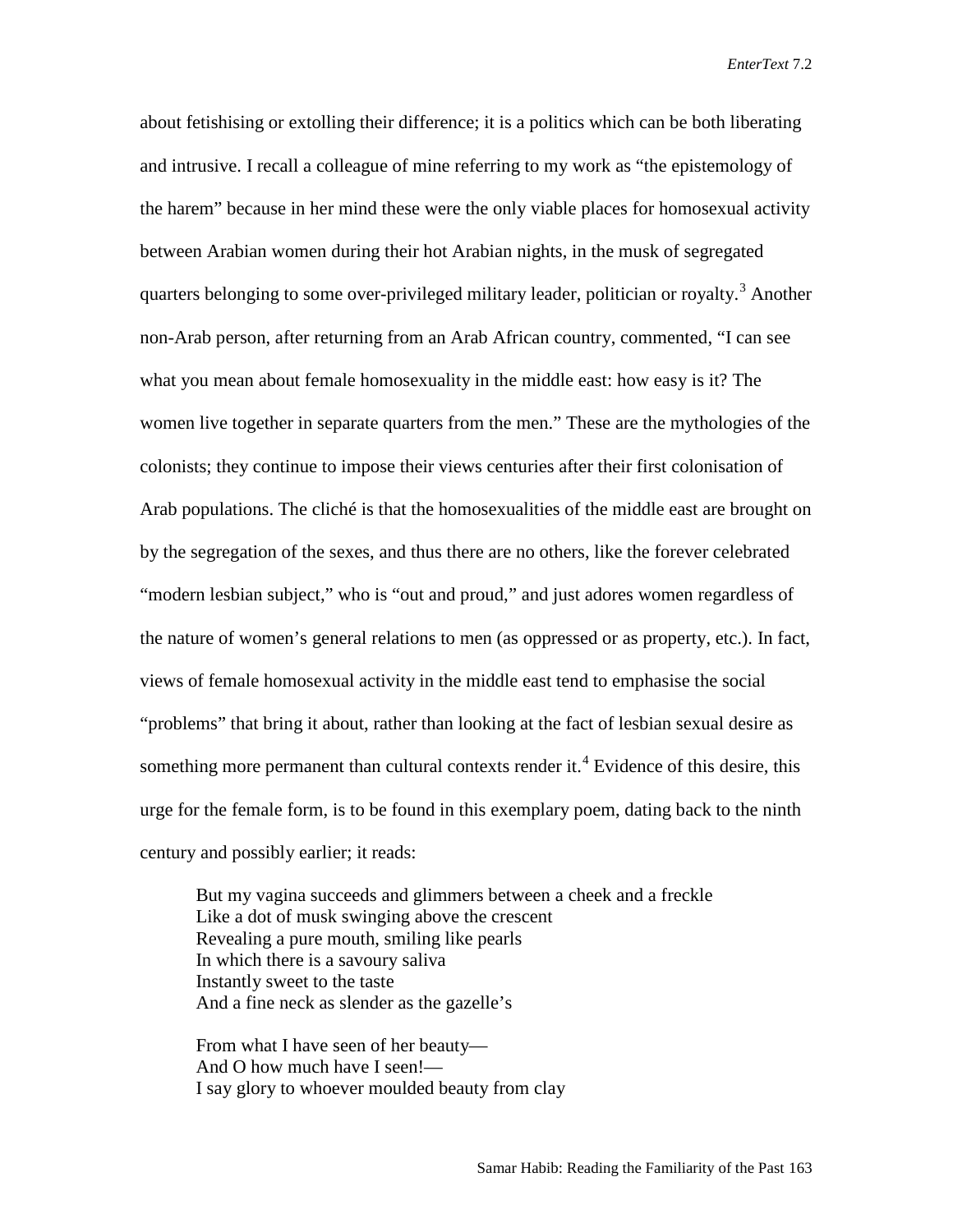To create a perfect creature made of beauty I came to sip from her and her extreme thirst is at a well

If that is prohibited (*Ĥaram*) then this is not lawful (*Ĥalal*).

Note the religious symbolism of the "dot of musk swinging above the crescent," that religious image that adorns the present Pakistani flag, which is synonymous with the Islamic faith. The poet also rejects what society denies her by naming that prohibition in itself as something that is not lawful. The poet's equivocation of sexual desire with the need to quench one's thirst demonstrates a sophisticated form of reasoning, for no one would disagree that denying a thirsty person water for their thirst (particularly in the Arabian deserts) is immoral, so literal thirst becomes no different from the thirst for erotic fulfilment.

Another intriguing poem reads:

How much have we grinded sister, ninety pilgrimages More delightful and invisible than the entries of the penis head<sup>[5](#page-10-4)</sup> And than a pregnancy that pleases the enemy And worse than that, the reproaches of the censurers And we are not limited in grinding, Like in fornication, even though it is more Delicious to those so inclined.<sup>[6](#page-10-5)</sup>

What intrigues me in this poem is the "ninety" years of being a grinder, $\frac{7}{1}$  $\frac{7}{1}$  $\frac{7}{1}$  the suggestion that this is a life-long process and the notion that "we are not limited in grinding, like in fornication." If the poetess was a resident of ninth-century Baghdad we could interpret that the reference to "limitation" would mean that grinding was permitted by the Islamic jurisprudence of that period and location, while fornication was heavily punished.<sup>[8](#page-10-7)</sup> There are several examples that suggest that some women engaged in (at least predominantly) exclusive homosexual relations, but this is most evident in a little repartee between two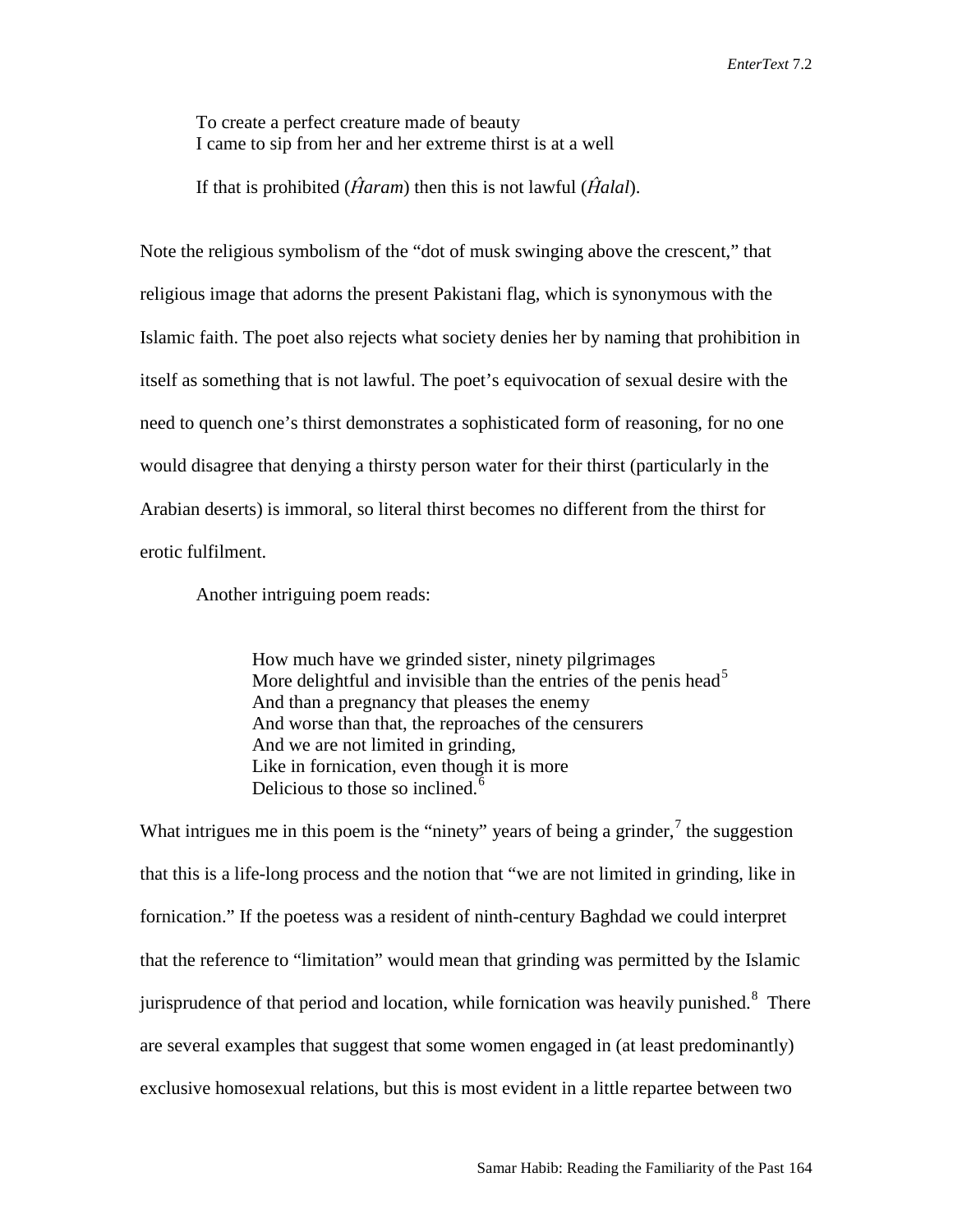women, cited in Ahmad Al-Yemeni's (d. 850) chapter on grinding. One woman is evidently heterosexually inclined but abstains for fear of pregnancy (a *mutqeeya*), and another homosexually inclined woman is imploring the *mutqeeya* to try out grinding. The *mutqeeya* declines this pressing invitation by reproaching the grinder for censuring (hetero-)sexual pleasures with which she is not familiar while, in the meantime, praising her own sexual preference:

> Tell her, she who recommends grinding How desolate is the slit against slit There was comfort for her in the penis But she has deviated from truth

I frankly speak of your excuse and I am not indignant with you because you tried to shame what you do not know and you have proscribed what you have not tried.

This material creates quite a problem for presently widely accepted constructionist theories of sexuality that are used for studies of this kind. The emergence, or shall we say the presence of, sexual identities of a nature often understood to be western in origin in the middle east, confuses the understanding that exclusive and reciprocal homosexuality was a recent development.

In *Female Homosexuality in the Middle East* I was interested in developing an essentialist project that would enable a new approach to sexuality studies within the humanities, but one which would work alongside queer theory even though it interrogates some of the conclusions of the queer theoretical framework. As Alison Eves has noted:

More generally, queer work has re-conceptualized sexual identities as shifting and unstable, as positions offered by discursive structures rather than properties of individuals. The logical link and correspondence between biological sex, gender and desire has been challenged by theorists such as Butler (1990) so that all gender is seen as necessarily performative, suggesting alternative ways of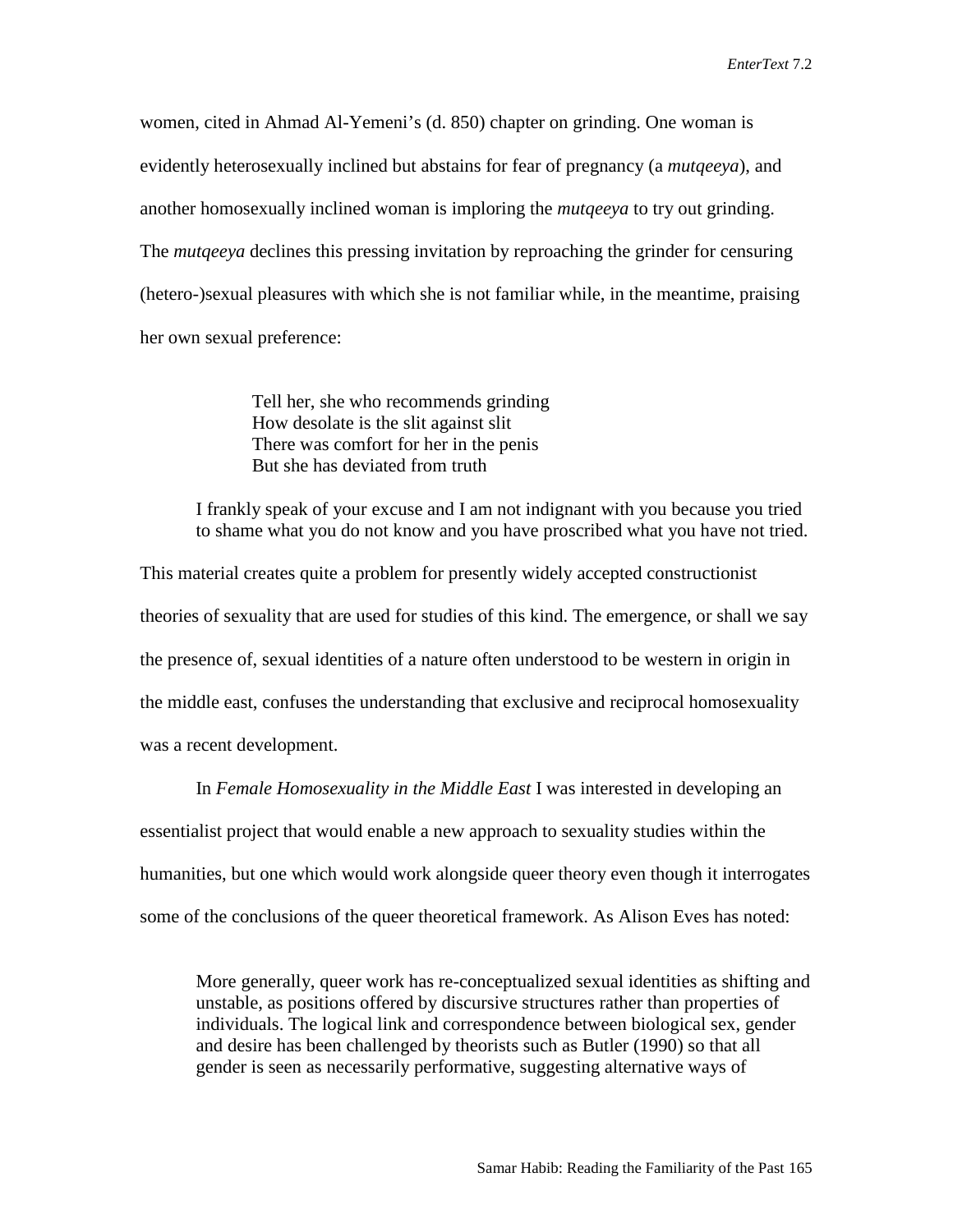*EnterText* 7.2

examining the particular ways in which lesbians 'do' gender and relate to masculinity and femininity.<sup>[9](#page-10-8)</sup>

The central tenet of queer theory has been the emphasis on difference and on variation, and at times queer theory has culminated, as we see in the above, in a theory which undermines all categories of specification as "shifting and unstable, as positions offered by discursive structures rather than properties of individuals." The effects of poststructural, deconstructive and postmodern theories on this version of sexuality-as-aconcept, has also increased a kind of institutionalisation of studies of difference, where "modern" "western" homosexualities become incommensurable with other homosexualities—where, for example, the Ancient Greeks are understood as lovers of boys in a non-reciprocal fashion, where homosexual relations of the period are understood to be based *not* so much on desire (as we moderns understand it) but on notions that the younger man needs social advancement and the older man seeks the intellectual intimacy that women so evidently were perceived to lack.<sup>[10](#page-10-9)</sup> This is fashioned to be different from our understanding of the "modern homosexual subject" who is characterised by his/her willingness to reciprocate and to engage in emotional and romantic relationships, and is also exclusive. It was thought that no such categories of individuals could have existed in the past, and particularly in the clandestine context of oppressed third world homosexual gatherings and activities.

Michel Foucault has had an enormous and tremendous effect on our conception of sexuality as a concept, which he argued was a nineteenth-century invention. In fact, Foucault is the originator of the theoretical approaches to the history of sexuality espoused in recent critical works. In distinction from essentialist consideration, Foucault wrote that: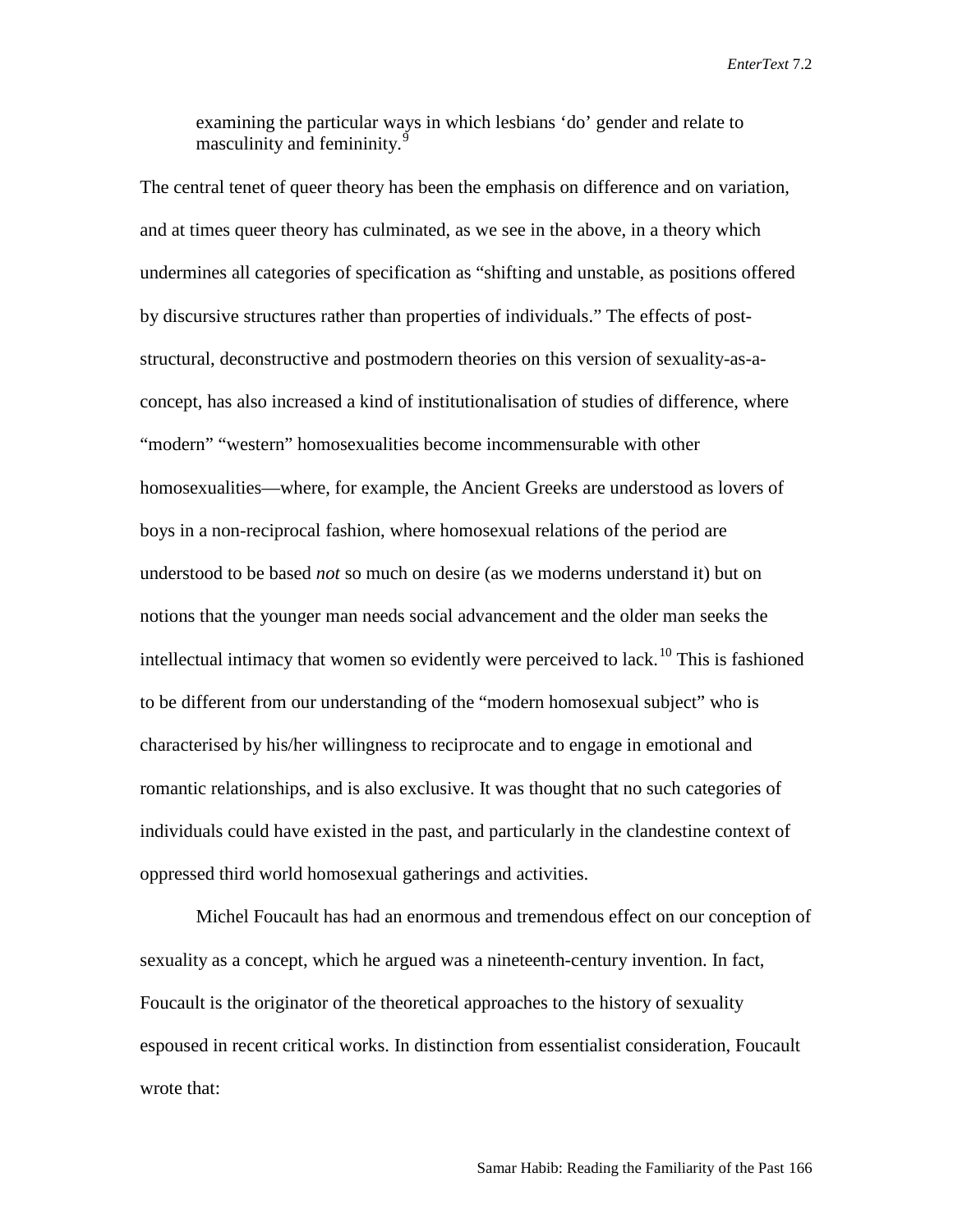My aim was not to write a history of sexual behaviors and practices, tracing their successive forms, their evolution, and their dissemination; nor was it to analyze the scientific, religious, or philosophical ideas through which these behaviors have been represented. I wanted first to dwell on that quite recent and banal notion of "sexuality": to stand detached from it, bracketing its familiarity, in order to analyze the theoretical and practical context with which it has been associated. The term itself did not appear until the beginning of the nineteenth century, a fact that should be neither underestimated nor overinterpreted. It does point to something other than a simple recasting of vocabulary, but obviously it does not mark the sudden emergence of that to which "sexuality" refers.<sup>[11](#page-10-10)</sup>

But these Foucauldian ideas *were* over-interpreted in the sense that emphasis was granted to the idea that the history of sexuality revealed "something other than a simple recasting of vocabulary" when it came to the formation of sexual identities and self-knowledge, while, in the meantime, the balancing remainder of that idea was neglected, that being that the recent history of sexuality discourse did *not* "mark the sudden emergence of that to which 'sexuality' refers."

It is precisely this reluctance—prevalent in contemporary criticism—to accept that contemporary vocabulary *can* be used to inform us about the past, to which I am drawing attention. It is not the Foucauldian idea that the concept of "sexuality" has a short-lived history in itself, but I remain sceptical of Foucault's conclusion that sexuality was *erroneously* "conceived of as a constant" (4), if only because "that to which 'sexuality' refers" *is* a constant which can be easily seen, though unexpectedly, in the case study of female homosexuality in medieval Arabia. Perhaps ultimately we are doomed to give a name (an arbitrary signifier as Nietzsche has suggested?<sup>[12](#page-10-11)</sup>) to these nameless phenomena, and though the names may be arbitrary, to which permanent fixtures are they referring? What is beneath the discursive stagings of culture? Female homosexual desire is certainly one of those fixtures.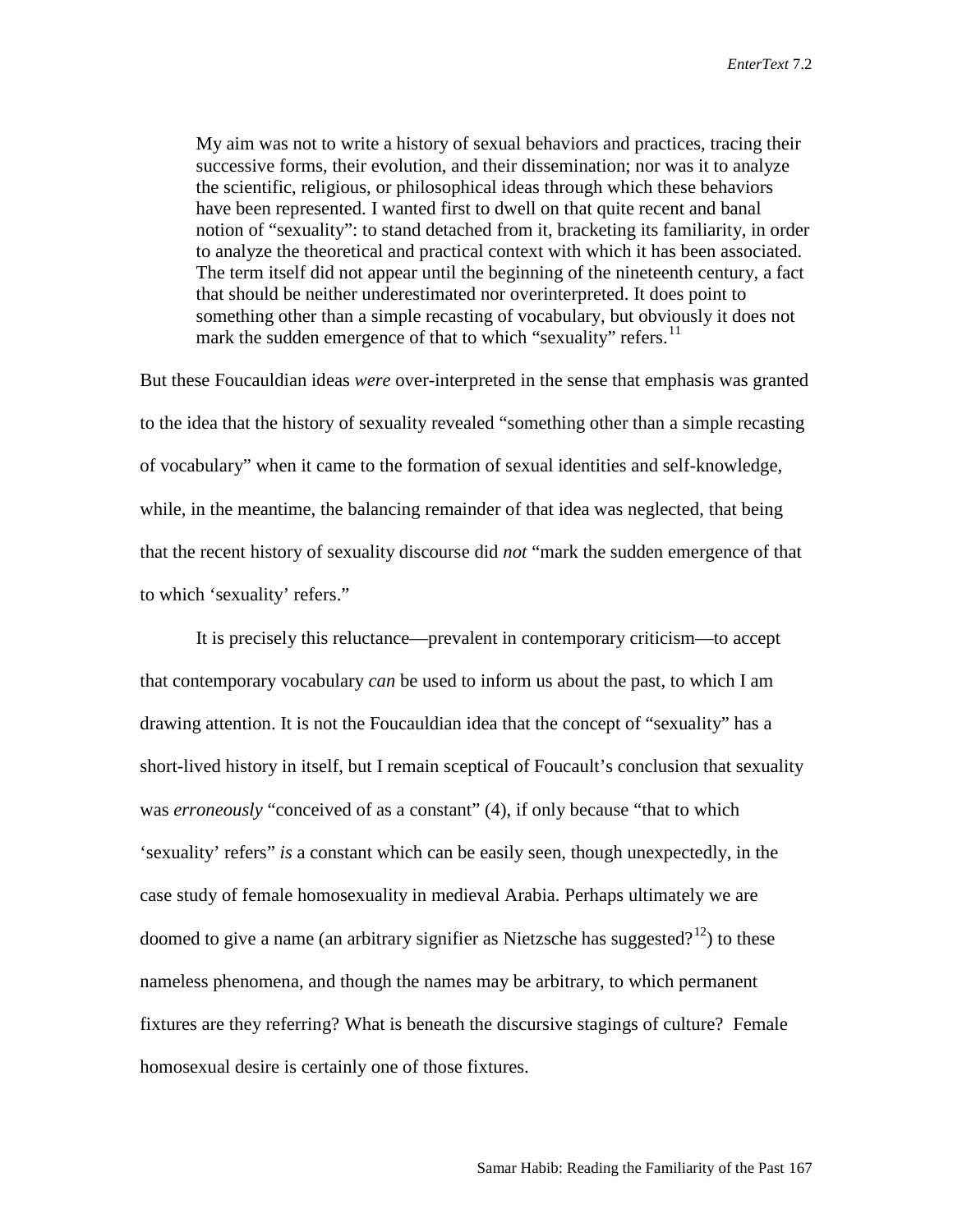## **Misunderstanding Female Homosexuality in the Middle East.**

When hearing that I was particularly looking into Islamic civilisation and culture, some people were keen to hear about the gruesome punishments inflicted on those who were caught in the act—beheadings, stoning, hanging, honour-killings: and these things do happen, but not in a magnitude proportionate to the western media's focus on them when addressing homosexuality in the contemporary Arab world. I am sure that something angled like Irshad Manji's bereft scholarship in *The Trouble With Islam* would have gone down well, would have satisfied expectations of the "degeneracy" of Muslim nations living in what she insultingly calls the "grip of desert tribalism."<sup>[13](#page-10-12)</sup>

 But my research has not met the expectations of those who sought to be reminded of the inferiority of the middle east when it comes to civil liberties, in a way which was unconnected from the west's imperial role in that degeneration. In fact, by understanding earlier Islamic cultures and the variety and heterogeneity of contemporary ones in relation to female homosexuality in that region, we come to a deeper appreciation and understanding of the Arab world—a world which outwardly appears repressive, closed, immutable, but which reveals dynamic inconsistencies, underworlds of resistance and subversion.

Medieval poetry on the subject of Arabian homosexuality was divided by anthologists of the period between categories of censure and categories of praise. This is particularly evident in Tifashi's work, translated in the appendix to this article. One example from the category of censure:

God damn you, you unfaithful whore [writes one injured male]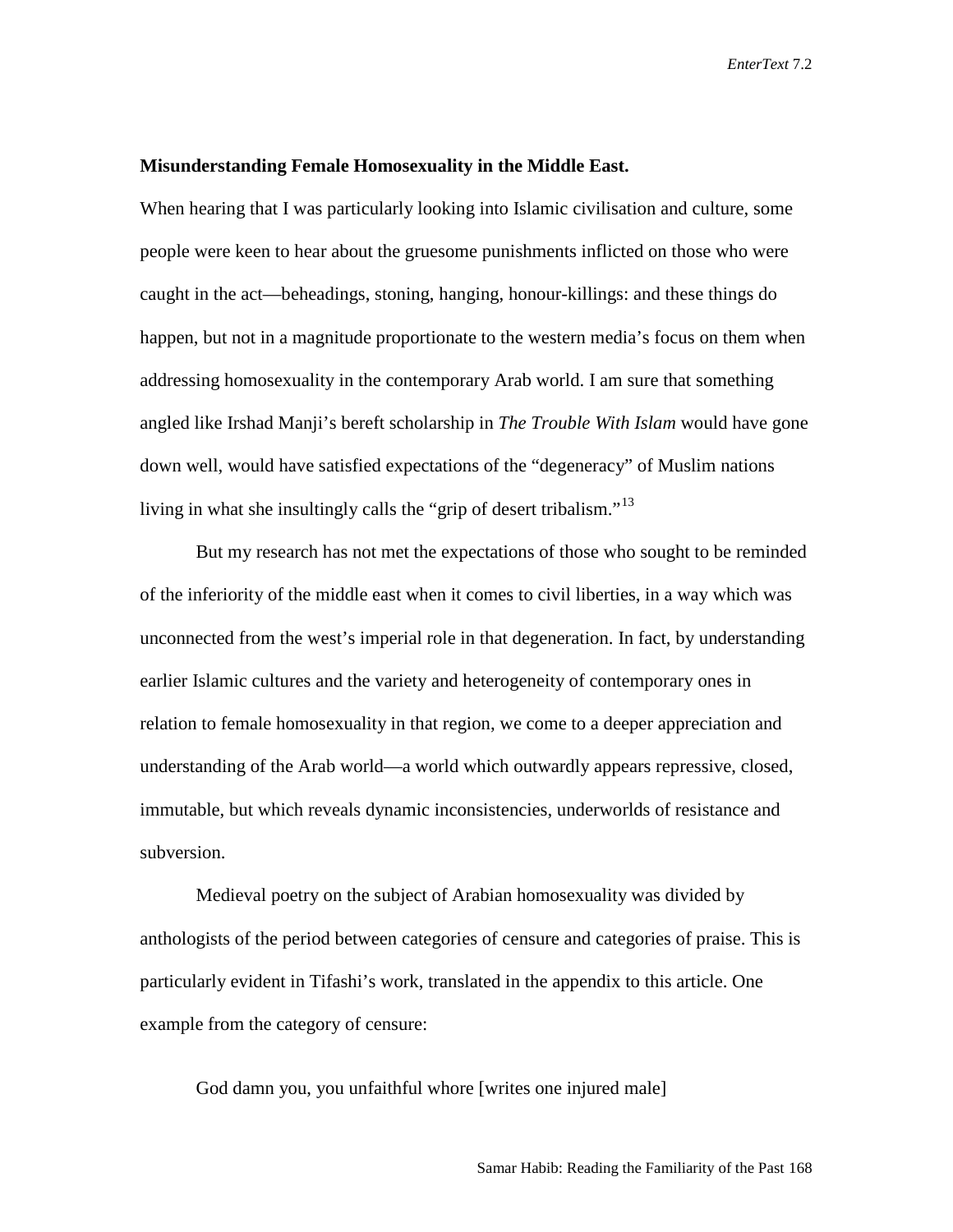How do you rub your pubis with another pubis When every house that is covered by a ceiling Must have a pillar in the middle of it?

While a medieval queer response to this genre of censure was fashioned, it has only survived in Tifashi's collection, and in an instance in the *Arabian Nights* which Richard Burton translated in the nineteenth century:

The penis smooth and round was made/with anus best to match it/ Had it been made for cunnus' sake, / it had been formed like a hatchet.<sup>[14](#page-10-13)</sup>

Not only was there a rich collection of material which spoke of homosexual desire, but it appears as though medieval scholars writing on the subject were engaging with concerns over whether homosexuality was innate or socially produced (see Tifashi and Samaw'uli), whether it was an illness or natural, whether it was reversible or permanent.

In the thirteenth century Ahmad Ibn Yusuf al-Tifashi (a Muslim scholar) demonstrates that there was no homological view, no single condemnatory stance being advanced at every juncture of his anecdotes. On the contrary, if Tifashi's sensibility is anything to go by, there was an admiration reserved for some of the women known as grinders, who were often educated scholars of Islam, as well as musicians and entertainers, and who were both slave girls and free women.

Further to their discourse regarding whether homosexuality is innate or constructed, I discovered that medieval Muslim scholars engaging in this subject were seeking to devise categories of female homosexuality. The group of lesbians akin to modern day "butches" were then known as *mutathakirat*, although some of them are very likely to have been transsexual individuals, or, from the descriptions of their hypertrophied "clitorises" (that remind us of the studies of seventeenth- and eighteenth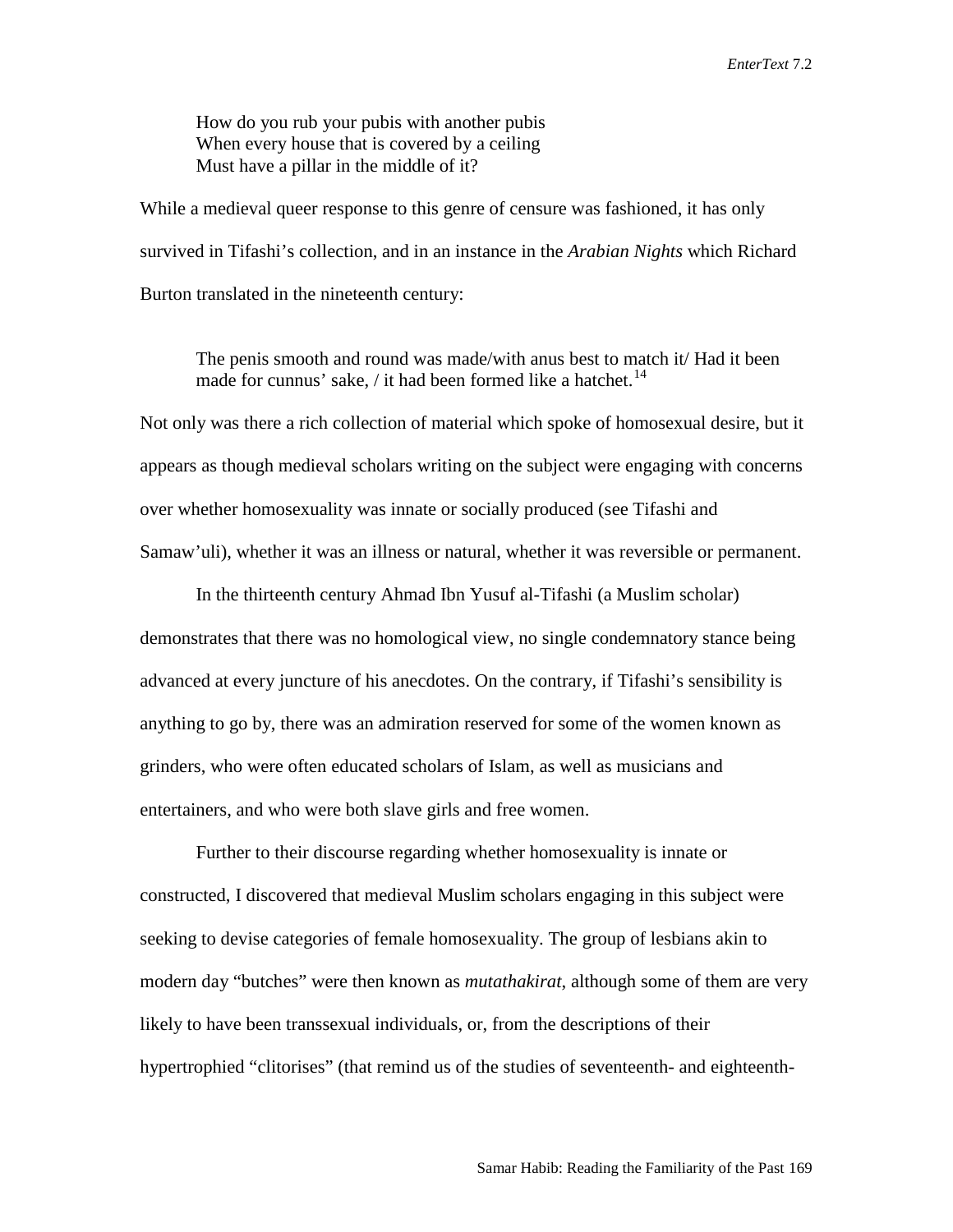century western tribades) they may have been intersexed.<sup>[15](#page-10-14)</sup> In fact the whole person of the tribade in the description of "her" physique is more convincing if read as a "male pseudo-hermaphrodite"—an intersexed individual whose anatomy fits the description much better than the mythological "lesbian" clitoris we have been reading through the figure of the tribade, and now may be perceiving through the figure of the *mutathakirat*. Note for example the following descriptions of these "butches" possessing hypertrophied clitorises:

They have said: When she is erect something comes out from under her stomach that looks like a cock's comb. However this description is not accurate: it is a thin bone which is found above the penis-entrance [i.e. vagina], which resembles the nose bone. She climbs up on the vagina of her passive subject and she rubs her with it. When she does this they both feel a pleasure greater than marriage—the pleasure is greater for the active one. When she rubs against the vagina of the woman to whom this is done, then it emerges quite significantly like baby-teeth, except that it is long not wide, and they both find a pleasure greater than what is to be found in marriage.

In fact al-Yemeni is arguing here that there is not such thing as the "mythological" cock's comb (or the hypertrophied clitoris of the tribade) and instead he asserts that all men can discover these particular parts of the anatomy (i.e. the clitoris): "And if the man intended that particular place [above the vaginal entrance] in the woman with his penis then it would appear for him and he would see from her pleasure and her disintegration what I have here mentioned."

Among these *mutathakirat*, there were *women* who did not sport enlarged clitorises but who continued to take on what was labelled as "the mannerisms of the man" and who were also lovers of other women:

There are some of them who exceed others in intelligence and deception and in their nature there is much that resembles men. So much so that one of them might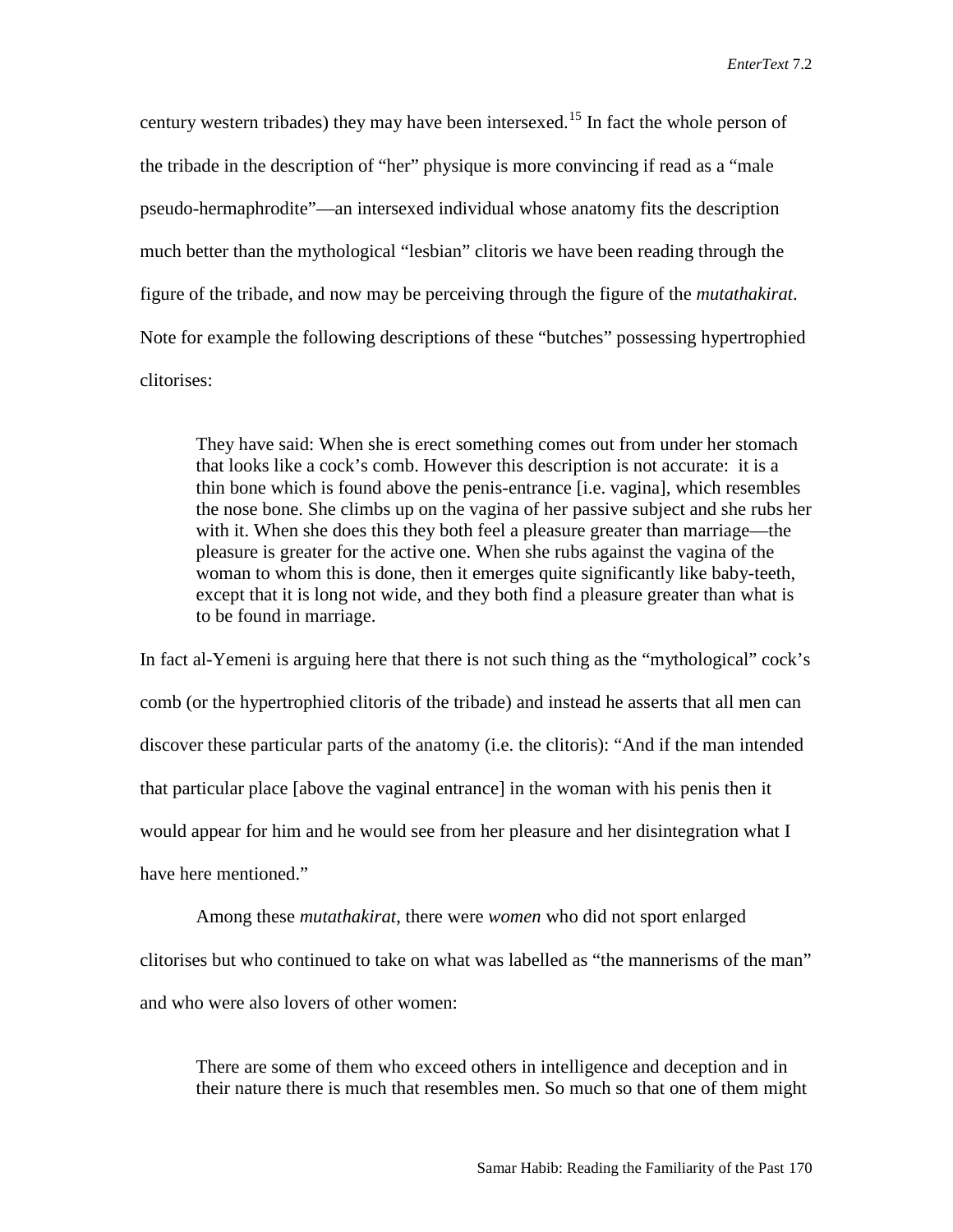resemble men in her movements and her speech and her voice. Such a woman is a lover [as opposed to being beloved] because she is the active partner and so she needs someone she can be on top of and not be ashamed to seduce every time her appetite is roused. It does not suit her to have intercourse at the time where her appetite is dormant. So this, together with the difficulty in cumming under the pleasures and command of the man, leads her to grinding. The greatest number of those who possess these traits are among the witty women, and the writers and the Quranic readers and the scholars. Some of them are drawn to grinding due to the intensity of restriction imposed on them, where they are unable to be alone safely and privately except with other women. (Samaw'uli)

Celebrated as the signpost of lesbian visibility, as an alternative to mainstream masculinity, subversive and transgressive, butch lesbians have also been the subject of much ridicule, of having penis envy, of either wanting to be men or of hating and competing with men, or of re-inscribing or imitating a heteronormative paradigm. I could not help when preparing this paper but to see the trope of the butch lesbian as facilitating the search for patterns. Although many female masculinities are not homosexually oriented and many of those masculinities which appear to be female can be in fact male on either a psychic or physical level, nevertheless, we should be comfortable in stating that there are many lesbian butches out there, and a culturally specific approach to the trope of the butch lesbian cannot tell us what the transhistorical and transcultural similarities really mean.

My intention in making this material available to the international academic community is to reinvigorate a debate which has reached a kind of impasse: if everything is constructed by humans and their respective societies, then what is the underlying prelinguistic something about which we build these constructions? I hope that the material presented in the appendix will help us to begin to answer these intriguing essentialist questions which have been much neglected due to their seeming impossibility.<sup>[16](#page-10-15)</sup>